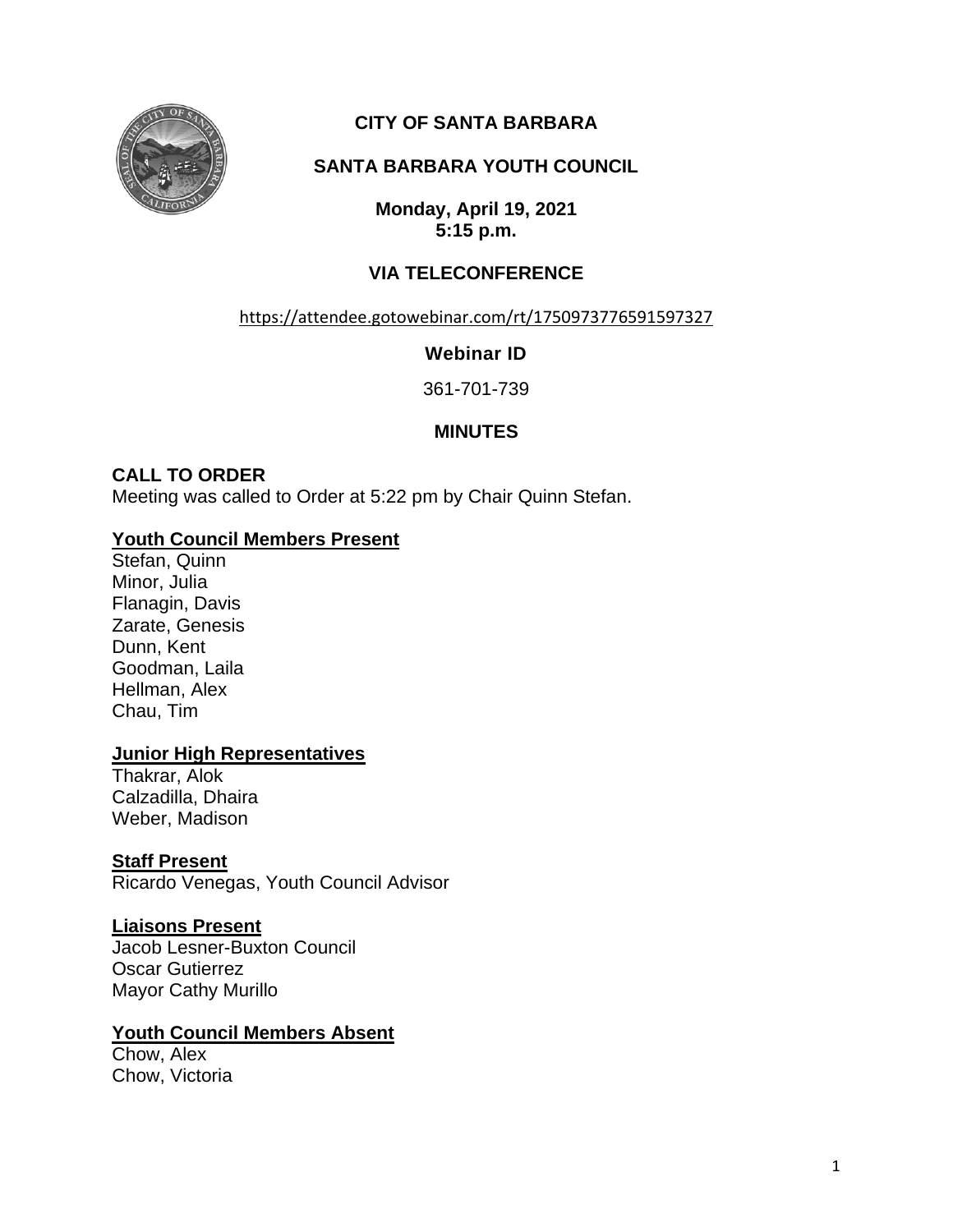## **PUBLIC COMMENT**

Elizabeth Adams

• Santa County Youth Action Board having an event on Saturday, April 24, 2021 I at St. Marks in the valley which is a church in Los Olivos. All youth throughout the County are invited. Event is from 10AM -12: Noon. Elizabeth will send flyer to Youth Council that will provide more detail.

### **COUNCIL AND STAFF COMMUNICATIONS**

Mayor Cathy Murillo

• Just dropped into the meeting say hello to Youth Council members and to thank them for their work.

Oscar Gutierrez, City Councilmember

- Reported that County is providing a report on the Homeless situation condition in throughout the County. Councilmember Gutierrez recommended that the Youth Council participate by providing input during the City Council meeting.
- Councilmembers Gutierrez and Megan Harman will try to pass a resolution called Heroes Pay to have grocery chain stores pay their employees a little bit more because of their hard work during the pandemic to get our groceries to the community.

Jacob Lesner-Buxton, Parks and Recreation Commissioner

- Parks and Recreation budget is currently being discussed and very tight due to Covid19.
- MTD is discontinuing waterfront and state street shuttle so if you ride those shuttles be sure to provide input and/or comments.

Ricardo Venegas, Youth Council Advisor

- Youth Council recruitment is in progress and application deadlines have been extended.
- New deadline for resignations is April  $26<sup>th</sup>$ , 2021.
- Friday May  $7<sup>th</sup>$  at 5pm is the new deadline for Youth Council applications.
- Tuesday, May  $25<sup>th</sup>$  at 4pm
- Tuesday, June  $8<sup>th</sup>$  at 4pm
- Tuesday, June  $15<sup>th</sup>$  at 6pm
- Schedule for new appointments for all advisory committees June 29, 2021.
- Sister Cities International is holding a Youth Leadership Summit on May 5, 2021 and larger International Leadership Summit from August 12-13, 2021
- Future Leaders of America is having a Youth Leadership Conference August 2-6 from 12pm-3pm each day.
- Earth Festival this coming weekend.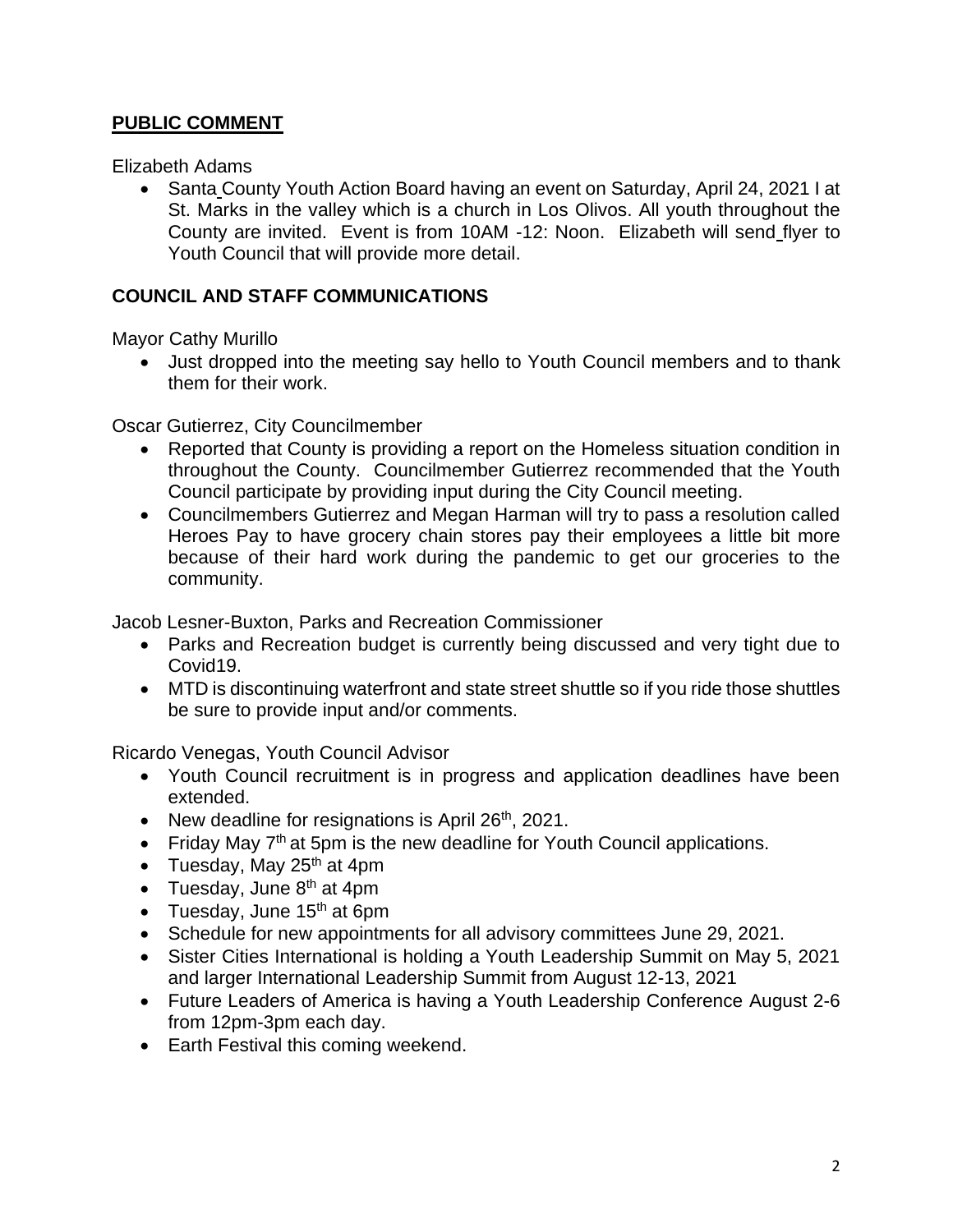### **CONSENT CALENDAR**

#### **1. Subject: Approval of the Minutes – For Action (Attachment)**

Recommendation: That the Youth Council waive the reading and approve the minutes of the meeting held on Monday, February 22, 2021.

It was moved and seconded by Youth Council member Tim Chau and seconded by Kent Dun respectively, to approve the minutes for the meeting held on Monday, February 22, 2021

All in favor. Motion carried.

Members Stefan, Minor, Flanigan, Alex Hellman, Genesis, Kent Dunn, and Flannigan in favor. Motion carried. Abstain: Goodman

#### **NEW BUSINESS**

#### **2. Subject: Youth Council Recruitment Interviews – Discussion and Action**

Recommendation: That the Youth Council discuss and approve the appointment of a Youth Council Subcommittee to Conduct Youth Council recruitment interviews. After much discussion, the Youth Council agreed to delegate the responsibility of conducting interviews of Youth Council applicants to a subcommittee composed of its members.

It was moved and seconded by Youth Council member Flanigan and seconded by Tim Chau respectively, to approve and delegate a subcommittee of their peers to conduct interviews and select applicant interviews dates as follows:

- Monday, May 17, 2021
- Monday, May 24, 2021 Special Meeting

All in favor. Motion carried.

Members Stefan, Minor, Flanigan, Zarate, Kent Dun Laila Goodmen , Alex Hellman, and Tim Chau in favor. Motion carried. Abstain: None

#### **3. Subject: Subcommittees – Discussion and Action**

Recommendation: That the Youth Council subcommittee members discuss current work tasks and act if necessary:

- 1. Community Engagement
	- a. Moms Demand Action
		- Alex Hellman, we are meeting and discussing with MDA to create an event regarding safety and awareness for the month of May. Julia,